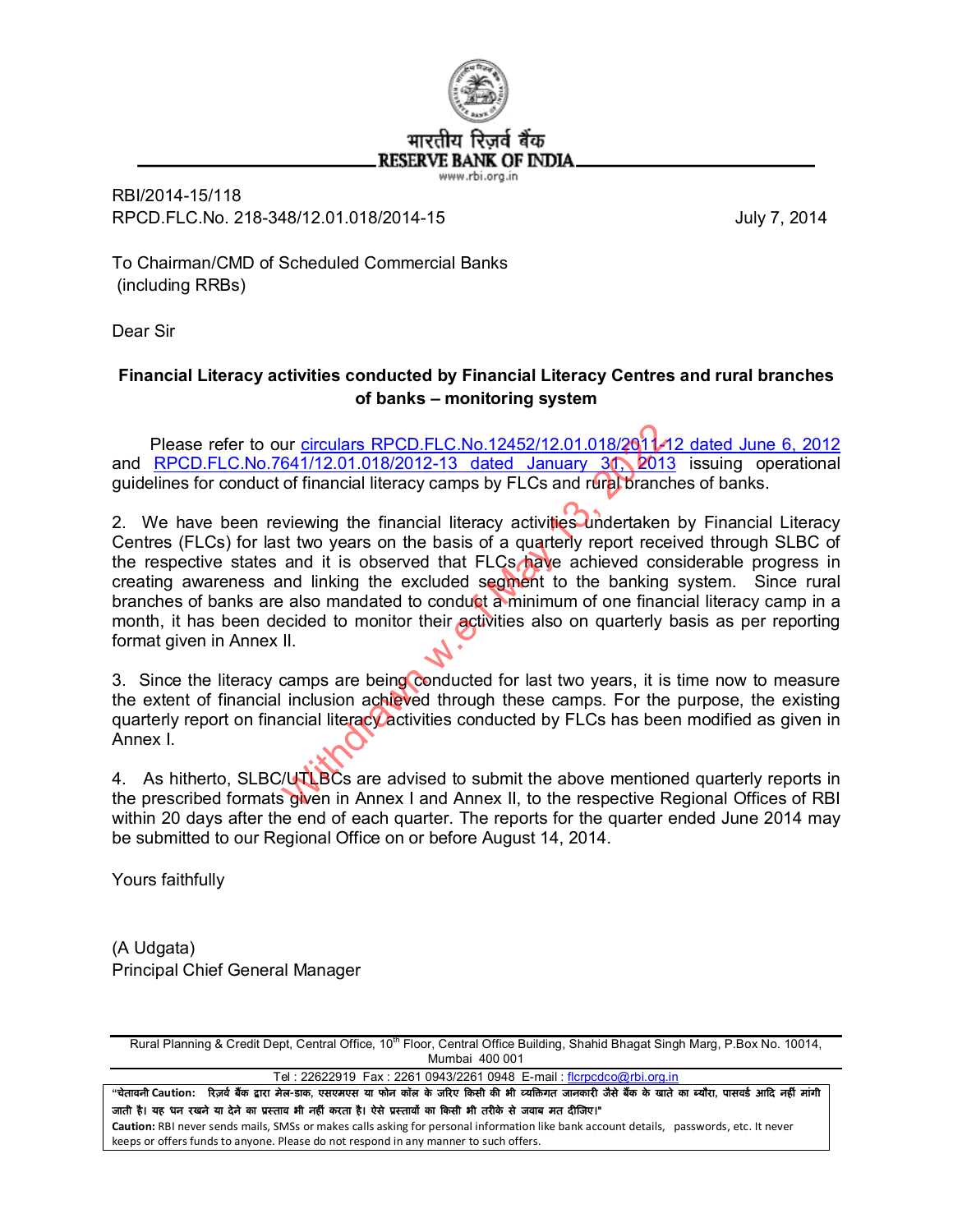**Financial literacy Centres - Report for the quarter ended ------**

| Sr.            |       |          | Location<br>(Metro,<br>Urban,<br>Semi-<br>Urban, |         | Date of<br>start of | Name of<br>Sponsoring | No. of literacy<br>camps<br>undertaken<br>during the<br>quarter as per<br>RBI guidelines<br>using<br>standardized<br>financial literacy | No. of<br>persons<br>participated in<br>literacy camps<br>during the<br>quarter | Out of persons<br>participated,<br>no. of persons<br>already having<br>bank account<br>at the time of<br>attending the<br>camp | Out of<br>persons<br>participated,<br>no. of persons<br>opened bank<br>account after<br>attending the<br>camp |
|----------------|-------|----------|--------------------------------------------------|---------|---------------------|-----------------------|-----------------------------------------------------------------------------------------------------------------------------------------|---------------------------------------------------------------------------------|--------------------------------------------------------------------------------------------------------------------------------|---------------------------------------------------------------------------------------------------------------|
| No.            | State | District | Rural)                                           | Address | functioning         | Bank                  | material of RBI                                                                                                                         |                                                                                 |                                                                                                                                |                                                                                                               |
| Juindrann J.e. |       |          |                                                  |         |                     |                       |                                                                                                                                         |                                                                                 |                                                                                                                                |                                                                                                               |